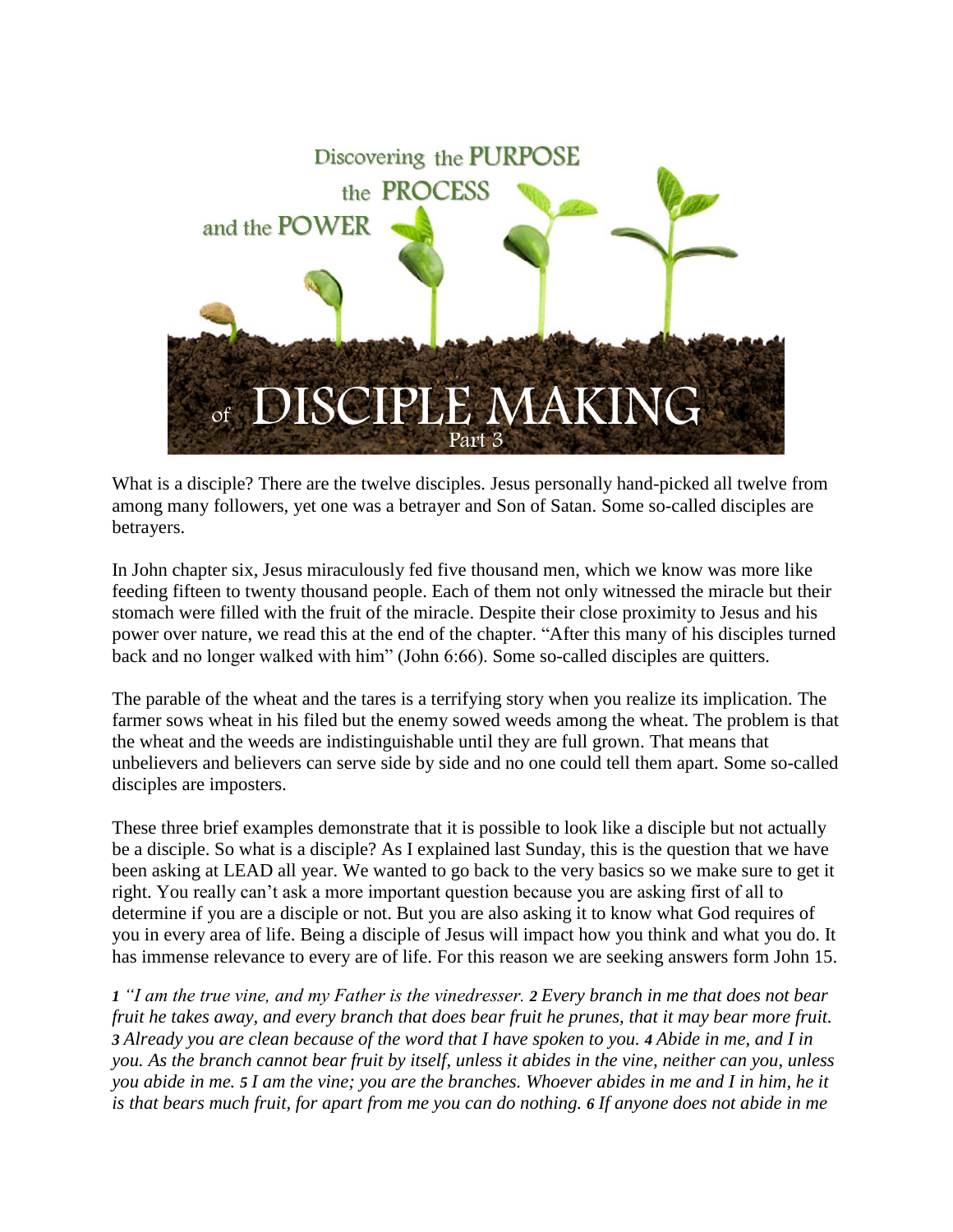*he is thrown away like a branch and withers; and the branches are gathered, thrown into the fire, and burned. 7 If you abide in me, and my words abide in you, ask whatever you wish, and it will be done for you. 8 By this my Father is glorified, that you bear much fruit and so prove to be my disciples. 9 As the Father has loved me, so have I loved you. Abide in my love. 10 If you keep my commandments, you will abide in my love, just as I have kept my Father's commandments and abide in his love. 11 These things I have spoken to you, that my joy may be in you, and that your joy may be full.*

What is a disciple? Many of you have sat through at least one of our inductive studies. If you were doing an inductive study of this passage, what is the first thing that would stick out to you?

# $\rightarrow$  ABIDE

The word abide appears nine times in eleven verses. Yes, that means it is important. It's not the only thing that is important, but I believe it is the key to the passage.

# **1. A disciple abides in Christ.**

OK, that much seems incredibly obvious, doesn't it? But what does it mean to "abide in Christ"? What does that look like? I used to think that it is something that we need to do—that we need to actively abide. In other words, if I stopped doing something to make me abide I would cease to abide in Christ; like abiding in Christ was an up and down kind of thing. I was right but only partly right.

## **2. Abiding in Christ is who you are.**

Abiding is something that you do, and we'll get to that. But abiding is also who you are. By definition, every believer abides in Christ. If you were not abiding, you would not be a believer. We can see this truth from verse 2 and verse 6.

*2 Every branch in me that does not bear fruit he takes away…*

*6 If anyone does not abide in me he is thrown away like a branch and withers; and the branches are gathered, thrown into the fire, and burned.*

I have an enormous pile of branches that need to be burned next summer. It will just be one huge bonfire. But what would you guess is the source of this fire? It's not just a bonfire, is it? It is no doubt the same fire where the weeds meet their end in the parable of the wheat and tares.

*Just as the weeds are gathered and burned with fire, so will it be at the end of the age. 41 The Son of Man will send his angels, and they will gather out of his kingdom all causes of sin and all law-breakers, and throw them into the fiery furnace. In that place there will be weeping and gnashing of teeth* (Matthew 13:40-41).

So anyone who is not fruitful, anyone who is not abiding in Christ is cut off and thrown into the fire. This is the final judgment. Therefore, all true believers abide in Christ by virtue of being a believer. But someone might say, "But what if a believer was abiding and then stopped abiding at some point"? The only way that could happen is if a believer could lose his or her salvation. And you know that Jesus clearly eliminates this possibility when he said, *I give them eternal life, and they will never perish, and no one will snatch them out of my hand. My Father, who has*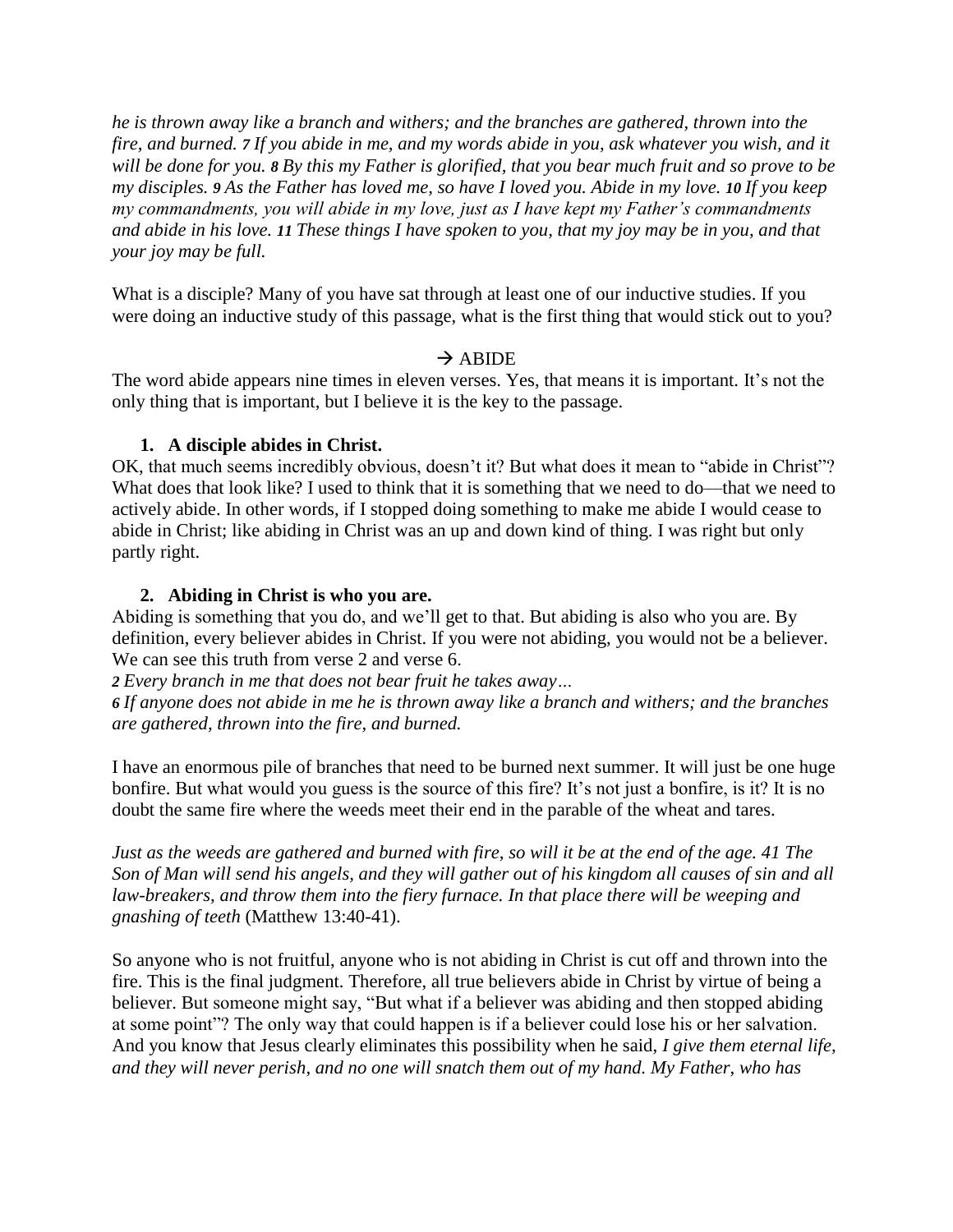*given them to me, is greater than all, and no one is able to snatch them out of the Father's hand* (John 10:28-29).

Therefore, since a believer cannot lose their salvation, this means that all believers abide in Christ by virtue of being saved. Those who are cut off may have looked like disciples, but they were not. They were imposters.



In our brochure you can see two columns of ABIDE. The one on the left is the one to which I am referring. If I zoom in you can see that this category of abide has two descriptions: "Who we are" and "Justification." Anything under this category describes who Christ has made us as a result of



our salvation. These are often called "positional truths." This means that they are true regardless of what we do. If a person is justified, that will never change. Let me remind you of the Great Exchange. In our sinful nature, we are unrighteous and Christ is perfectly righteous. Atonement is when Jesus takes our sins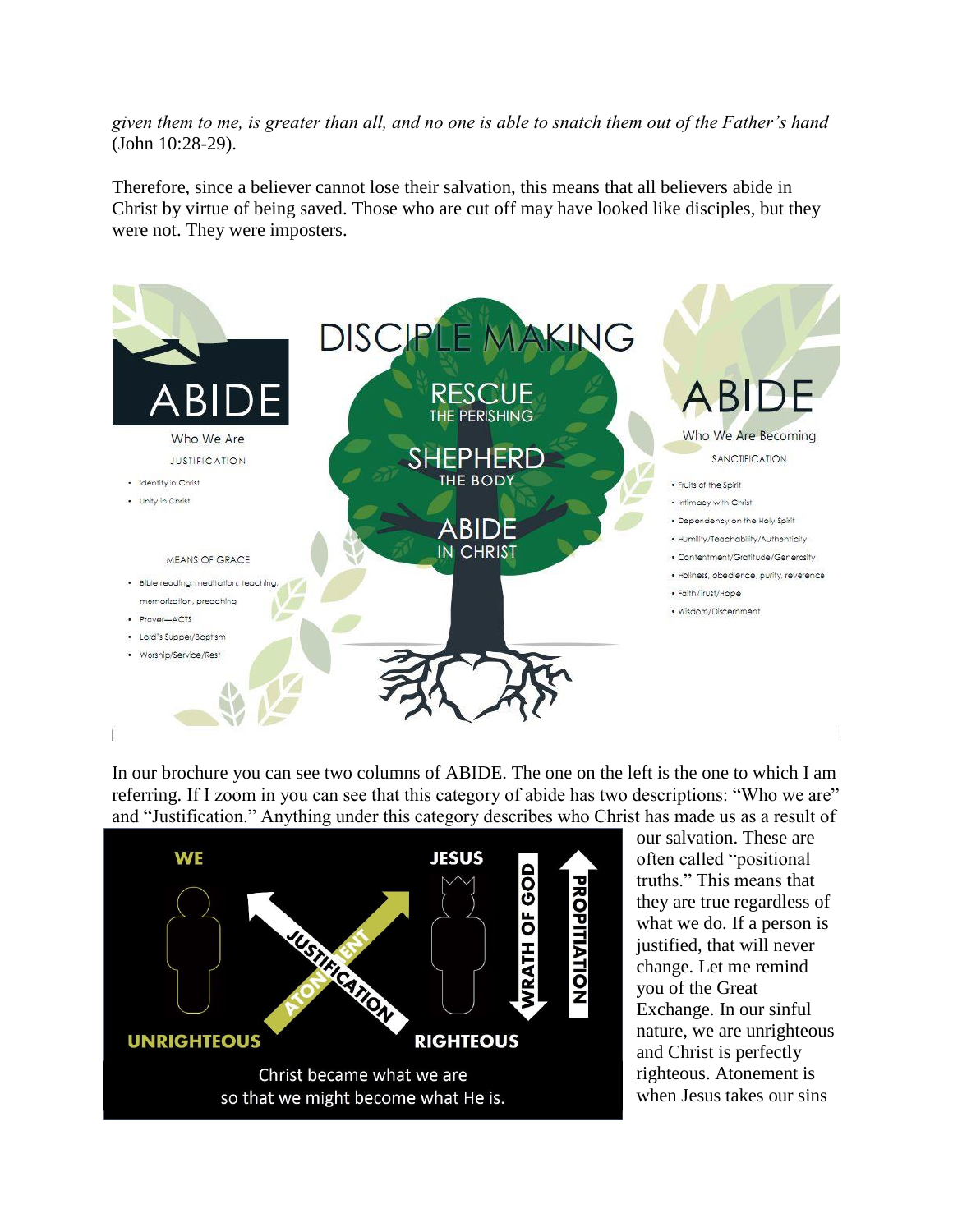upon himself. Because he bore our sins he also bore the wrath of His Father. Justification is the perfect righteousness of Christ being credited to our account. This entire process is called The Great Exchange: Christ became what we were so that we might become what he is.

Once these wonderful aspects of salvation are accomplished, they cannot be undone. There is a handout on the back table called 33 Things That Happen at the Moment of Salvation. (And there are actually more than 33!) Take one with you and read one every day for a month. These are all part of what is called "Our Identity in Christ." If I sin today—and of course I will—my sin does not change my position in Christ. That's why they are called positional truths.

What I find is often missed is the fact that abiding in Christ is also a positional truth. Abiding in Christ is what happens to you at the moment of salvation. Because as we have already seen, if you are not abiding in the vine, you are not a believer. You will be cut off and thrown into the fire. If you are a true disciple—a true believer—you are abiding in Christ. It is who you are. You are securely connected to the life-giving power of the "True Vine." So abiding in Christ is a positional truth, but it is also an experiential truth.

## **3. Abiding in Christ is who you are becoming.**

What I mean is that we can experience more or less of Jesus' power and his presence. That's the right side of the brochure—Who We are Becoming, which is also the process of sanctification. You abide because you are a believer. By definition, all believers abide in Christ, yet we are also commanded to abide in Christ.

We can move forward into a deeper relationship with Christ because we already stand on firm ground. We already abide in Christ but to further abide in Him requires us to do something. We need to take action. I really like how Don Carson expresses this. "However much God's love for us is gracious and undeserved, continued enjoyment of that love turns, at least in part, on our response to it."<sup>1</sup>

There are commands to obey and promises to believe. But they are not leaps of faith into utter darkness. They are steps traversed on firm ground. For example, if I asked you to take three-foot jump from here to there, it would not be a problem at all for most of us. But if I asked you to take a three-foot jump while standing on the glaring ice we experienced this past week, we are almost doomed to failure. It would be like one of those crazy cat videos where the cat attempts an easy jump but starts from a slippery surface. It's funny every time we see it. The command to abide is like jumping. But we are jumping off from the firm ground of our justification.

Do you see what I am saying here? The difference between positional truths and experiential truths is a foundation of the Christian life. Here's the problem. If you try to only live in the experiential realm, you will feel like you are failing. If you try to abide in Christ, you will often feel like you are failing. But if you know that you are already abiding in Christ, if you know you are secure in Christ, then you can strive to further abide in Christ.

Another way of saying this is that without justification, sanctification is not possible. But because we have been justified, we can be sanctified. We can grow in our relationship with the Lord because we are secure in our relationship with the Lord. This is hard for us to grasp because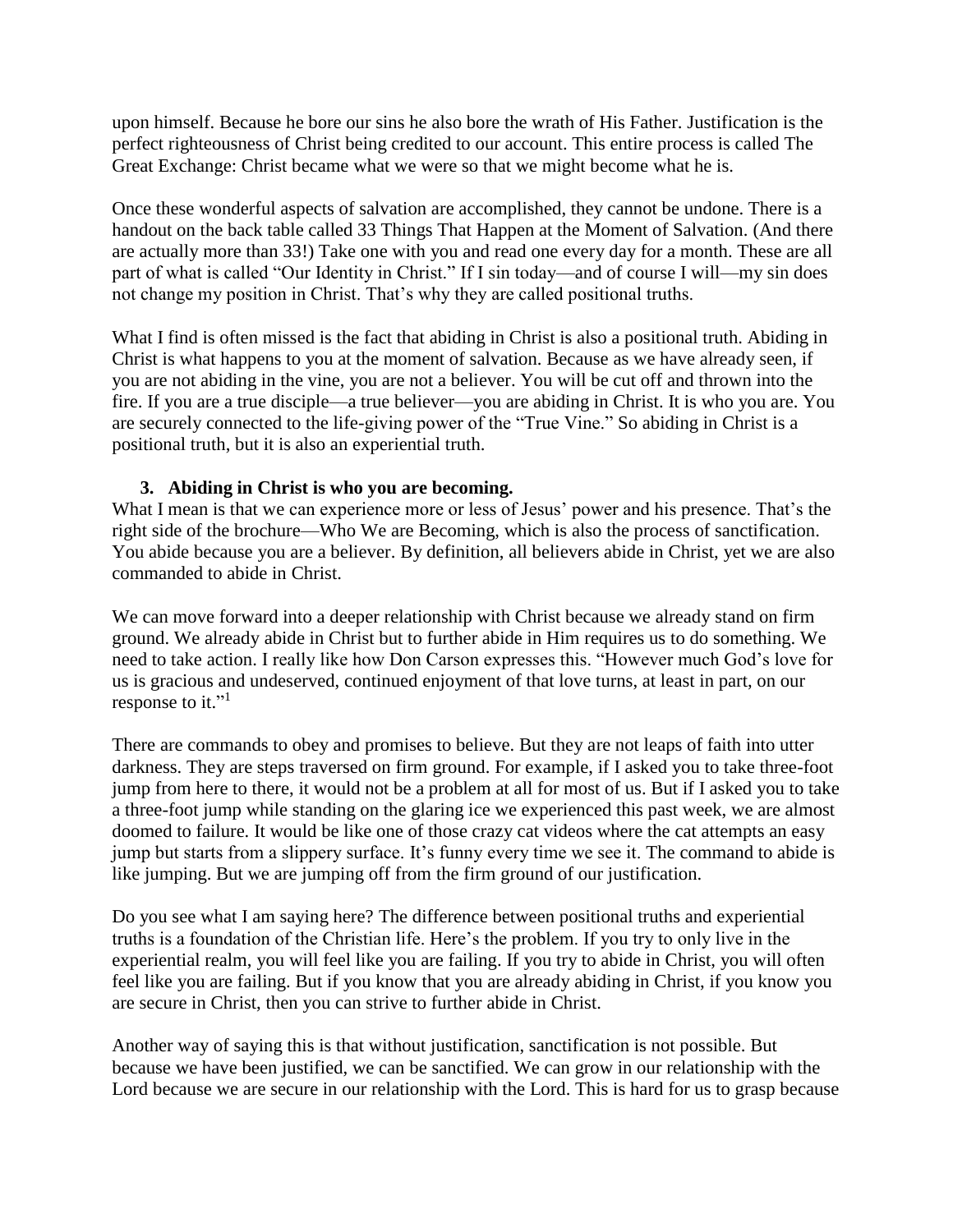our human relationships bear little resemblance to it. Do you have any relationship in your life where you could do almost anything to that relationship and it would still be secure? There are some good marriages in the world but precious few could endure year after year of wild swings.

You could probably say that in the sense of a relationship, sometimes we are abusive to the Lord. We largely ignore him. Every sin we commit is truly a slap in God's face because we are communicating that we don't care what he thinks. It's like a toddler who is reaching for a glass dish on the end table. As he reaches you look at him and firmly say, "No." He continues to reach for it so you shake your head and say "no" a little louder. Finally, while staring you in the face the entire time, he grabs the dish and drags it to the floor. It's hard to imagine that a one year-old child could wage such effective battle strategies against a thirty year old parent, isn't it? But they do. They can barely walk yet they seem to possess the combined political and military strategy of Napoleon and Macarthur. Despite the fact that they wear diapers they can still win more battles against us than they lose. We should be old enough and nature enough to not behave that way with the Lord, but we do. When we knowingly sin, we are asserting our dominance over him and telling him that he has no right over that area of our life. It's like we are reaching for the glass dish while he is shaking his head "No."

But despite all of that, our relationship with him is secure. Now let me be very clear. I am not saying that it doesn't matter what we do in our Christian lives. I would not be a pastor and we would not be talking about discipleship in such detail if I believed that. There is a thing called cheap grace that says no matter what I do, God will forgive me. I have heard it put this way: "God will forgive me. He has to, that's his job." That is cheap grace and I would never condone such an attitude. Someone who did not believe in eternal security of the believer would complain, "See, that's the problem with the teaching about eternal security. You tell Christians that they can live like the devil and still go to Heaven." Unfortunately, some do teach this or at least inadvertently teach this. But that is not a reason to abandon the crystal clear teaching of Scripture in regard to eternal security.

What I am saying is that a genuine believer, a true disciple will always be secure in his or her relationship with Christ. And it's out of that very security that you take the next step in your walk with Christ. If you living close to that realm of cheap grace, then it is possible that you are not actually saved. And I can say this with confidence because Jesus said it first.

# **4. A disciple bears fruit.**

*Whoever abides in me and I in him, he it is that bears much fruit, for apart from me you can do nothing. 6 If anyone does not abide in me he is thrown away like a branch and withers; and the branches are gathered, thrown into the fire, and burned.*

So it's very clear. If you do not bear fruit, you are not abiding in Christ and you are not saved. Now it doesn't say how much fruit is required, does it. There's no minimum level here but the point is that someone who consistently lives in the arena of cheap grace, someone who, when looks God in the face and says "No," and they constantly stare back at him and do the very opposite, that does not look like bearing fruit to me.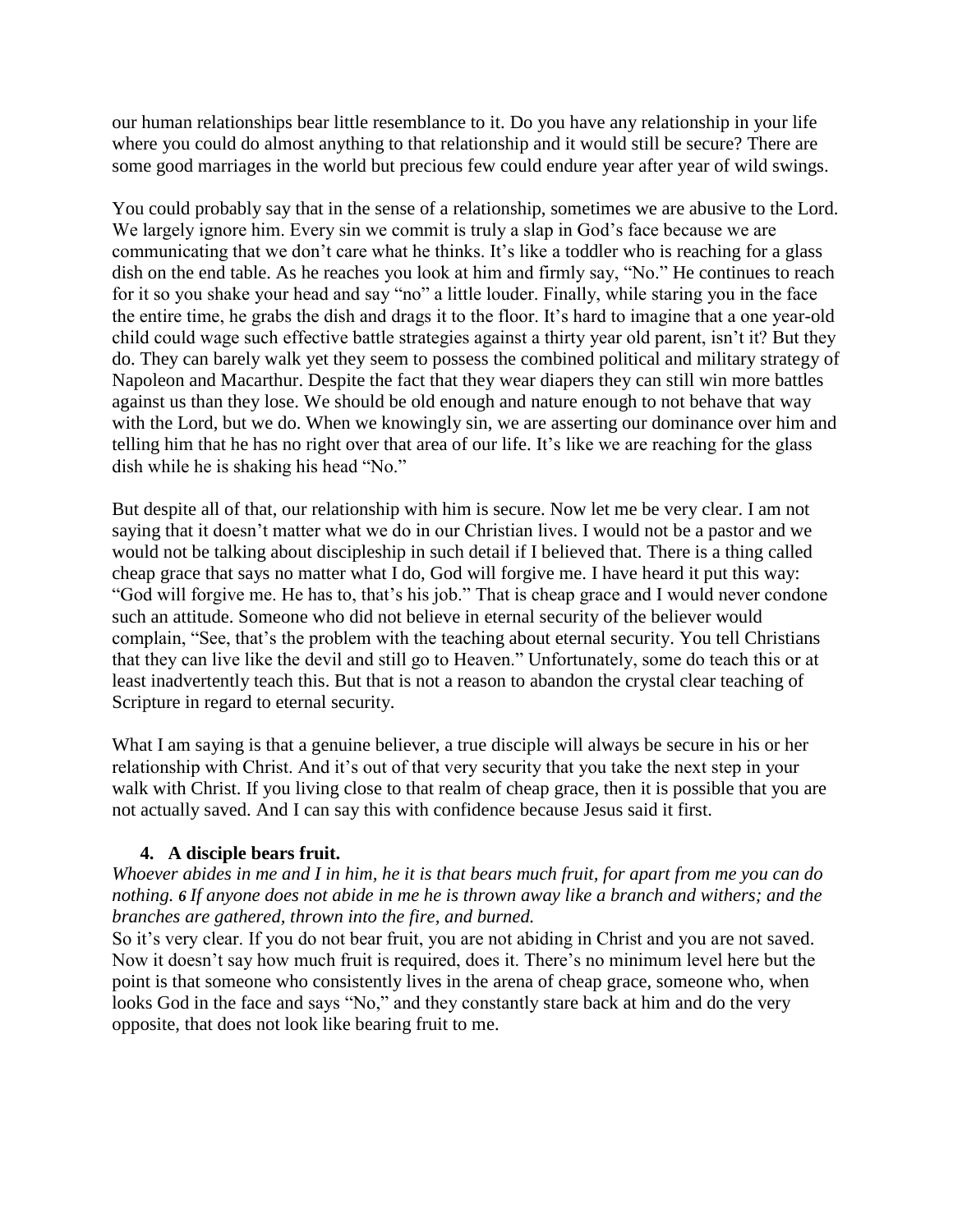So what does this fruit look like? If you recall, we started with the simple question, "What is a disciple?" We scoured the Scriptures for as much descriptive language as we could find. The list in summary form is on the right side of the brochure.

- Fruits of the Spirit
- Intimacy with Christ
- Dependency on the Holy Spirit
- Humility/Teachability/Authenticity
- Contentment/Gratitude/Generosity
- Holiness, obedience, purity, reverence
- Faith/Trust/Hope
- Wisdom/Discernment

Again, this is not a complete list but is intended to represent board categories of the fruits of a true disciple. And don't worry too much if there is not an overabundance of fruit in your life. God has that covered as well, because…

# **5. A disciple is pruned by the Father in order to bear more fruit.**

*1 "I am the true vine, and my Father is the vinedresser. 2 Every branch in me that does not bear fruit he takes away, and every branch that does bear fruit he prunes, that it may bear more fruit.* Do you realize how great this is? The Father loves us so much that he is willing to apply his tender loving care to prune us. After all, he is the vinedresser. He has the right to do so. That's what we would do with our vines, wouldn't we? If I was the owner of a vineyard and my very livelihood depended on growing lots and lots of the best grapes possible, I would spend as much time as I could. I would squeeze every grape and therefore every dollar out of the vine, because it was mine, I owned.

Jesus owns us, he is the THE Vine and we draw our life from him. But the Father doesn't prune us just for his benefit but also for his. He knows that if we bear fruit it will bring us more joy. It looks something like this.



More pruning equals more fruit which also equals more joy. But pruning also brings pain. That's the nature of pruning. So how do we know when the Father is pruning us? We should be ready for it so we can grow from it, right? Let me show you how easy this is. Let's all breathe in and out together. Ready? That's how you know. If you just took a breath that means you're alive and that means the Father will prune you today. It's that simple. The Father will take advantage of every aspect of life to prune us. Remember that toddler reaching for the glass dish? As a parent, you might be thinking that you are training your child in that scenario but the Father is also pruning you right then. Parenting is continual pruning. Marriage is pruning—all the time.